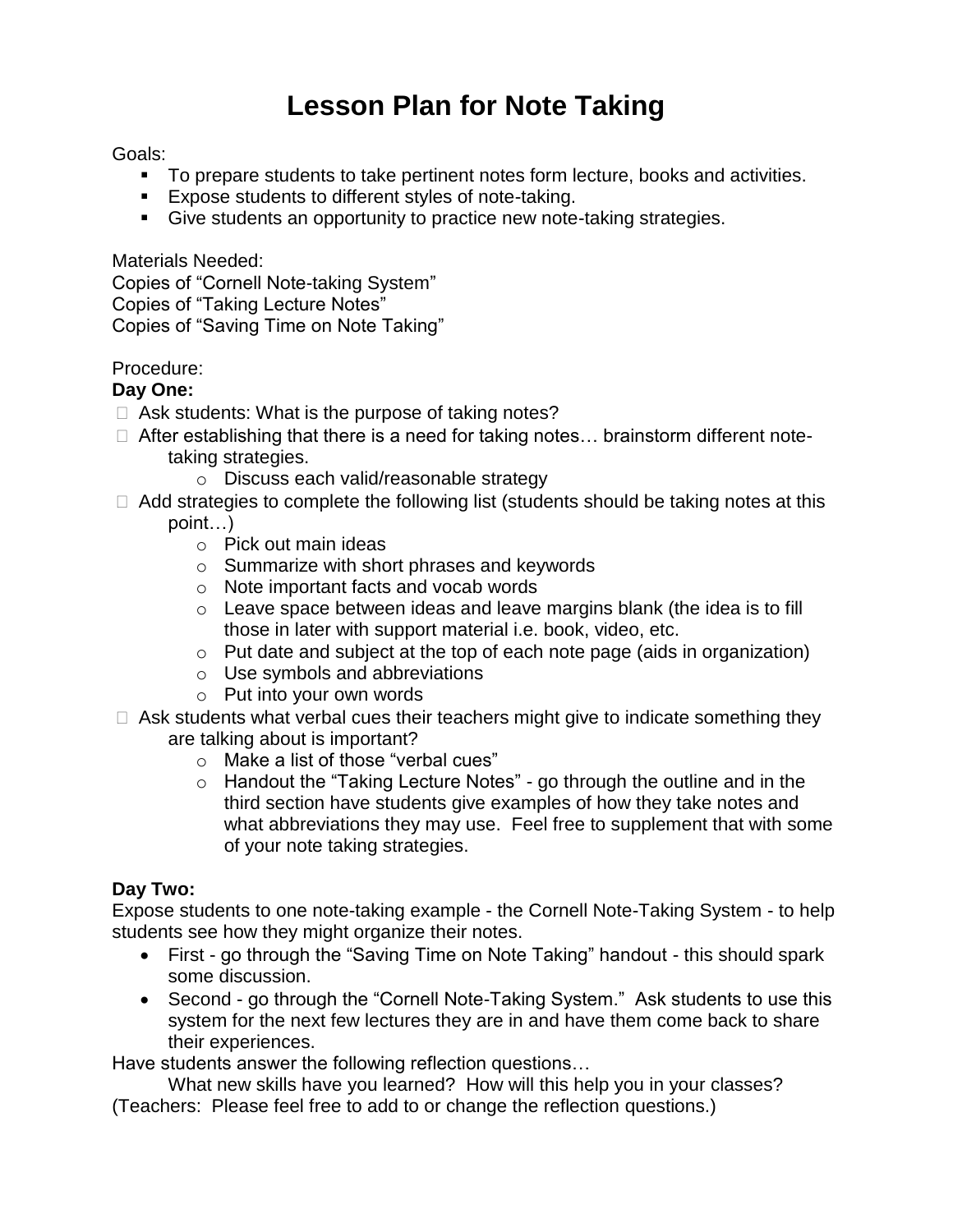## **Cornell Note-Taking System**

5 Step System - The 5 Rs

1. **Record**: During the lecture, record in the main column as many meaningful facts and ideas as you can. Write legibly.

2. **Reduce:** As soon after as possible, summarize these ideas and facts concisely in the Cue Column. Summarizing clarifies meanings and relationships, reinforces continuity, and strengthens memory. Also, it is a way of preparing for examinations gradually and well ahead of time. **Questions**: formulate questions based on the notes in the righthand column. Writing questions helps to clarify meanings, reveal relationships, establish continuity, and strengthen memory. Also, the writing of questions sets up a perfect stage for exam-studying later. Write those questions in the "Cue Column"

3. **Recite**: Cover the note-taking column with a sheet of paper. Then, looking at the questions or cue-words in the question and cue column only, say aloud, in your own words, the answers to the questions, facts, or ideas indicated by the cue-words.

4. **Reflect**: Reflect on the material by asking yourself questions, for example: "What's the significance of these facts? What principle are they based on? How can I apply them? How do they fit in with what I already know? What's beyond them? Then write your summary of that page's notes in the "Summary" section at the bottom of your page.

5. **Review**: Spend at least ten minutes every week reviewing all your previous notes. If you do, you'll retain a great deal for current use, as well as, for the exam.



The Cornell System on paper would look like this…

Students can generate their own note-taking paper at… http://incompetech.com/beta/linedGraphPaper/cornellLined.html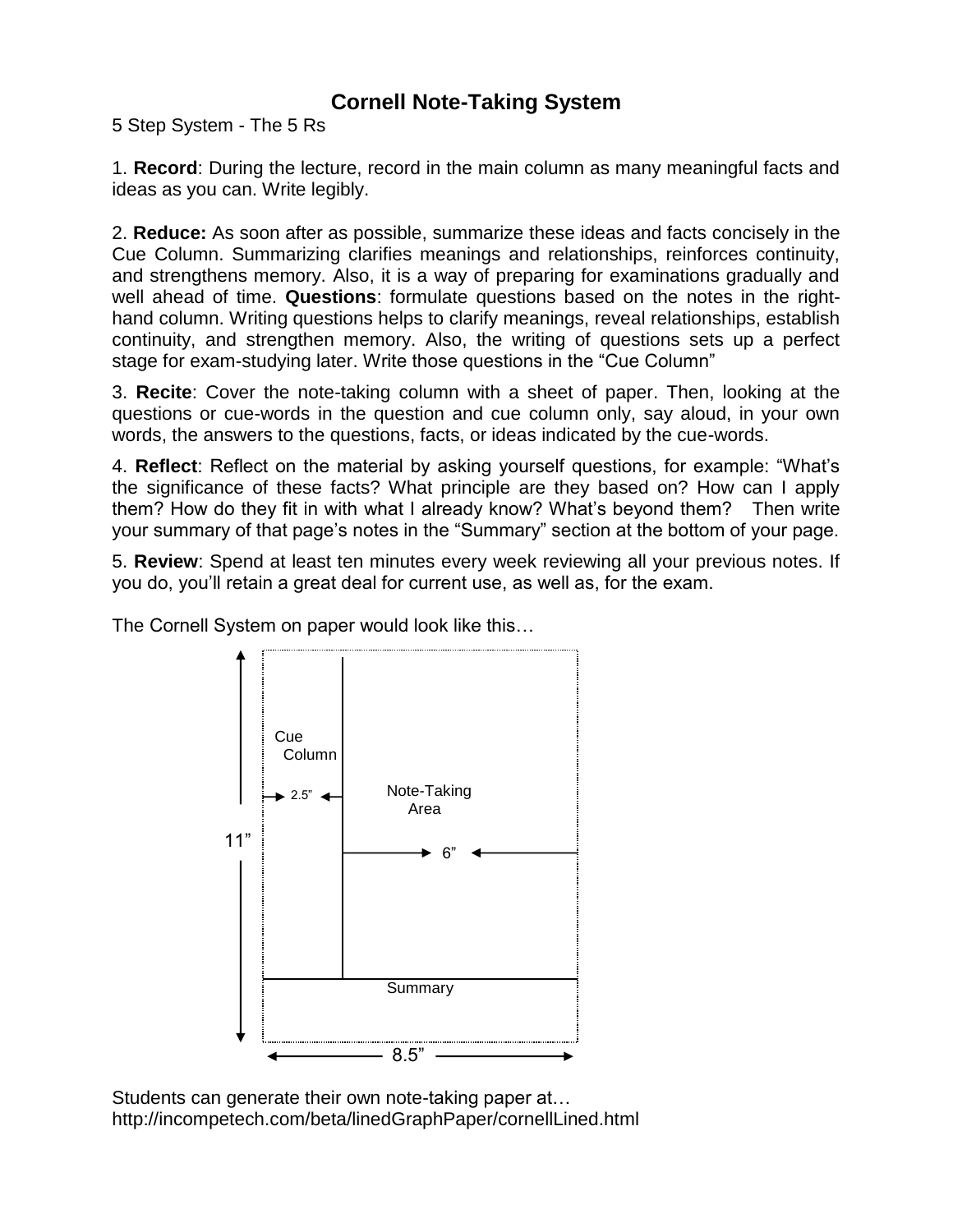# **TAKING LECTURE NOTES**

I. There are many reasons for taking lecture notes.

A. Making yourself take notes forces you to listen carefully and test your understanding of the material.

- B. When you are reviewing, notes provide a gauge to what is important in the text.
- C. Personal notes are usually easier to remember than the text.
- D. The writing down of important points helps you to remember then even before you have studied the material formally.

II. Instructors usually give clues to what is important to take down. Some of the more common clues are:

- A. Material written on the blackboard.
- B. Repetition
- C. Emphasis
	- 1. Emphasis can be judged by tone of voice and gesture.
	- 2. Emphasis can be judged by the amount of time the instructor spends on points and the number of examples he or she uses.
- D. Word signals (e.g. "There are **two points of view** on . . . " "The **third** reason is . . . " " In **conclusion** . . . ")
- E. Summaries given at the end of class.
- F. Reviews given at the beginning of class.
- III. Each student should develop his or her own method of taking notes, but most students find the following suggestions helpful:
	- A. Make your notes brief.
		- 1. Never use a sentence where you can use a phrase. Never use a phrase where you can use a word.
		- 2. Use abbreviations and symbols, but be consistent.
	- B. Put most notes in your own words. However, the following should be noted exactly:
		- 1. Formulas
		- 2. Definitions
		- 3. Specific facts
	- C. Use outline form and/or a numbering system. Indention helps you distinguish major from minor points.
	- D. If you miss a statement, write key words, skip a few spaces, and get the information later.
	- E. Don't try to use every space on the page. Leave room for coordinating your notes with the text after the lecture. (You may want to list key terms in the margin or make a summary of the contents of the page.)
	- F. Date your notes. Perhaps number the pages.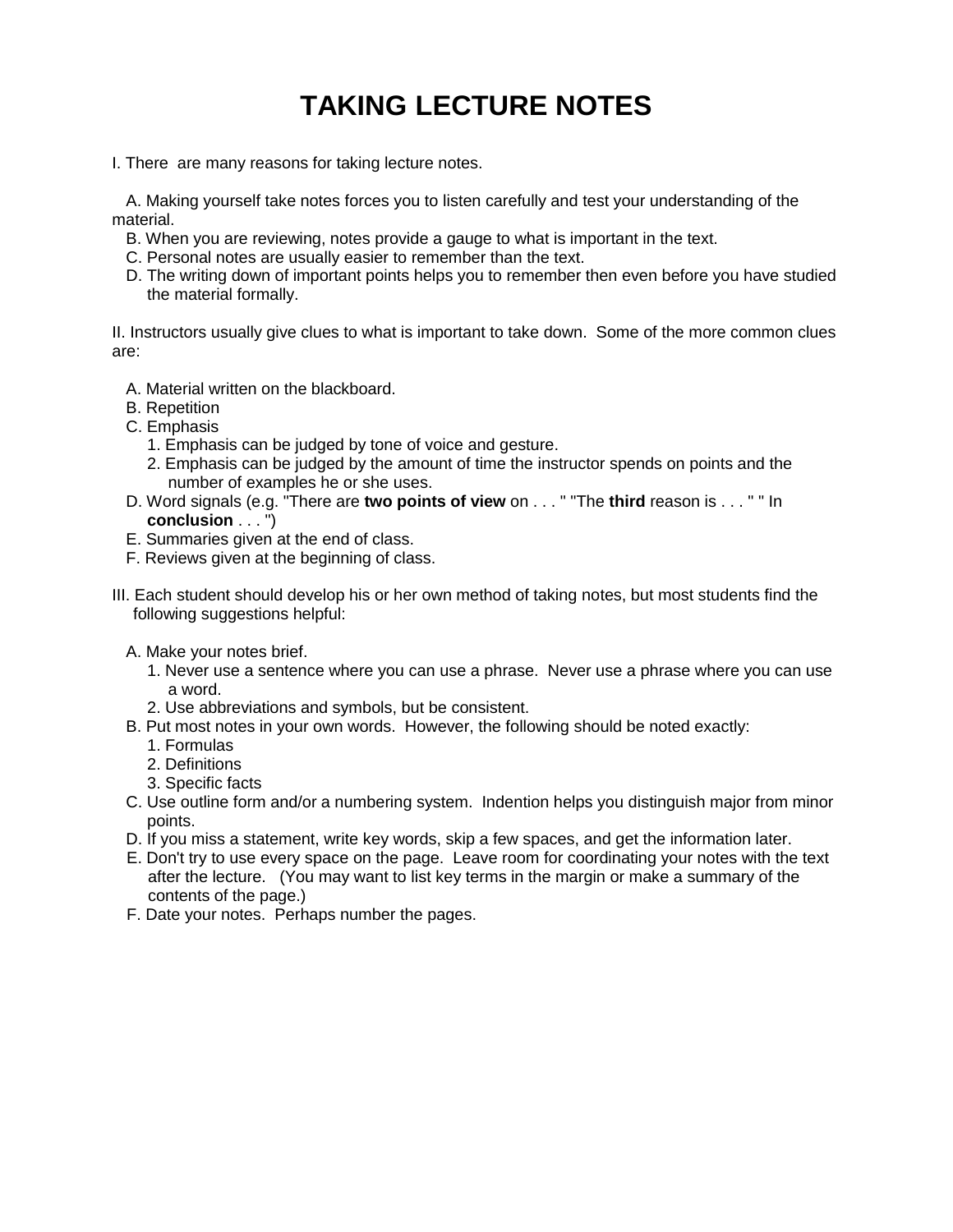# **SAVING TIME ON NOTETAKING**

Here are some hints regarding taking notes on classroom lectures that can save time for almost any student. Some students say that they plan to rewrite or type their notes later. To do so is to use a double amount of time; once to take the original notes and a second to rewrite them. The advice is simple: DO IT RIGHT THE FIRST TIME!

Second, there are some students who attempt to take notes in shorthand. Though shorthand is a valuable tool for a secretary, it is almost worthless for a student doing academic work. Here's why. Notes in shorthand cannot be studied in that form. They must first be transcribed. The act of transcribing notes takes an inordinate amount of time and energy but does not significantly contribute to their mastery. It is far better to have taken the notes originally in regular writing and then spend the time after that in direct study and **recitation** of the notes.

Third, do not record the lesson on a cassette tape or any other tape. The lecture on tape precludes flexibility. This statement can be better understood when seen in the light of a person who has taken his/her notes in regular writing. Immediately after taking the notes this person can study them in five minutes before the next class as s/he walks toward the next building, as s/he drinks his/her coffee, or whatever. Furthermore, this student, in looking over his/her notes, may decide that the notes contain only four worthwhile ideas which s/he can highlight, relegating the rest of the lecture to obscurity. Whereas the lecture on tape has to be listened to in its entirety including the worthwhile points as well as the "garbage," handwritten notes may be studied selectively. A student who takes the easy way out - recording the lecture on tape as he or she sits back doing nothing - will box him or herself into inflexibility.

## **NOTE MAKING**

Learning to make notes effectively will help you to improve your study and work habits and to remember important information. Often, students are deceived into thinking that because they **understand** everything that is said in class they will therefore remember it. This is dead wrong! Write it down.

As you make notes, you will develop skill in selecting important material and in discarding unimportant material. The secret to developing this skill is practice. Check your results constantly. Strive to improve. Notes enable you to retain important facts and data and to develop an accurate means of arranging necessary information.

Here are some hints on note making.

- 1. Don't write down everything that you read or hear. Be alert and attentive to the main points. Concentrate on the "meat" of the subject and forget the trimmings.
- 2. Notes should consist of key words or very short sentences. If a speaker gets sidetracked it is often possible to go back and add further information.
- 3. Take accurate notes. You should usually use your own words, but try not to change the meaning. If you quote **directly** from an author, quote **correctly.**
- 4. Think a minute about your material before you start making notes. Don't take notes just to be taking notes! Take notes that will be of real value to you when you look over them at a later date.